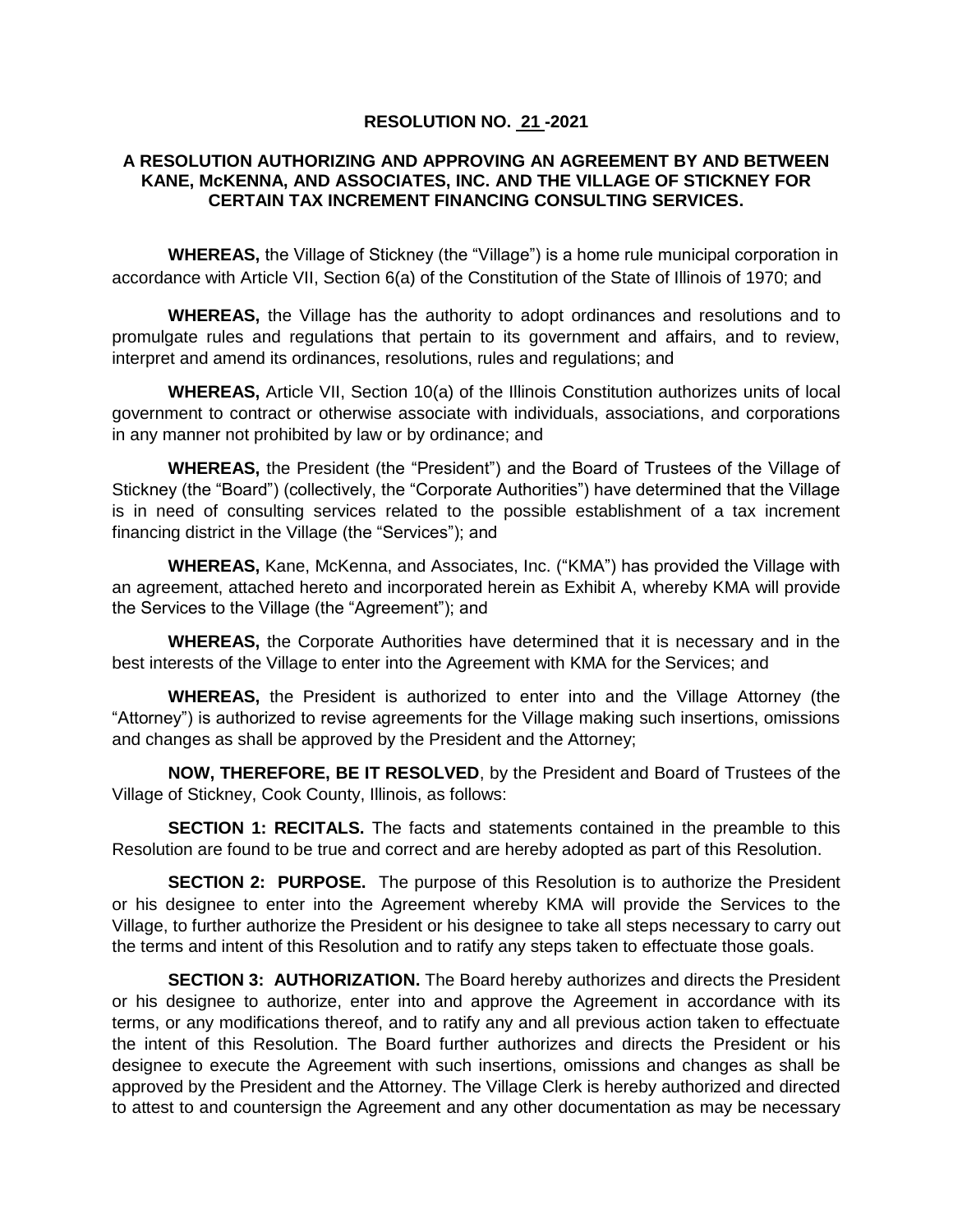to carry out and effectuate the purpose of this Resolution. The Village Clerk is also authorized and directed to affix the Seal of the Village to such documentation as is deemed necessary. The officers, agents and/or employees of the Village shall take all action necessary or reasonably required by the Village to carry out, give effect to and consummate the purpose of this Resolution and shall take all action necessary in conformity therewith.

**SECTION 4: HEADINGS.** The headings of the articles, sections, paragraphs and subparagraphs of this Resolution are inserted solely for the convenience of reference and form no substantive part of this Resolution nor should they be used in any interpretation or construction of any substantive provision of this Resolution.

**SECTION 5: SEVERABILITY.** The provisions of this Resolution are hereby declared to be severable and should any provision of this Resolution be determined to be in conflict with any law, statute or regulation by a court of competent jurisdiction, said provision shall be excluded and deemed inoperative, unenforceable and as though not provided for herein and all other provisions shall remain unaffected, unimpaired, valid and in full force and effect.

**SECTION 6: SUPERSEDER.** All code provisions, ordinances, resolutions, rules and orders, or parts thereof, in conflict herewith are, to the extent of such conflict, hereby superseded.

**SECTION 7: PUBLICATION.** A full, true and complete copy of this Resolution shall be published in pamphlet form or in a newspaper published and of general circulation within the Village as provided by the Illinois Municipal Code, as amended.

**SECTION 8: EFFECTIVE DATE.** This Resolution shall be effective and in full force immediately upon passage and approval as provided by law.

[THE REMAINDER OF THIS PAGE INTENTIONALLY LEFT BLANK]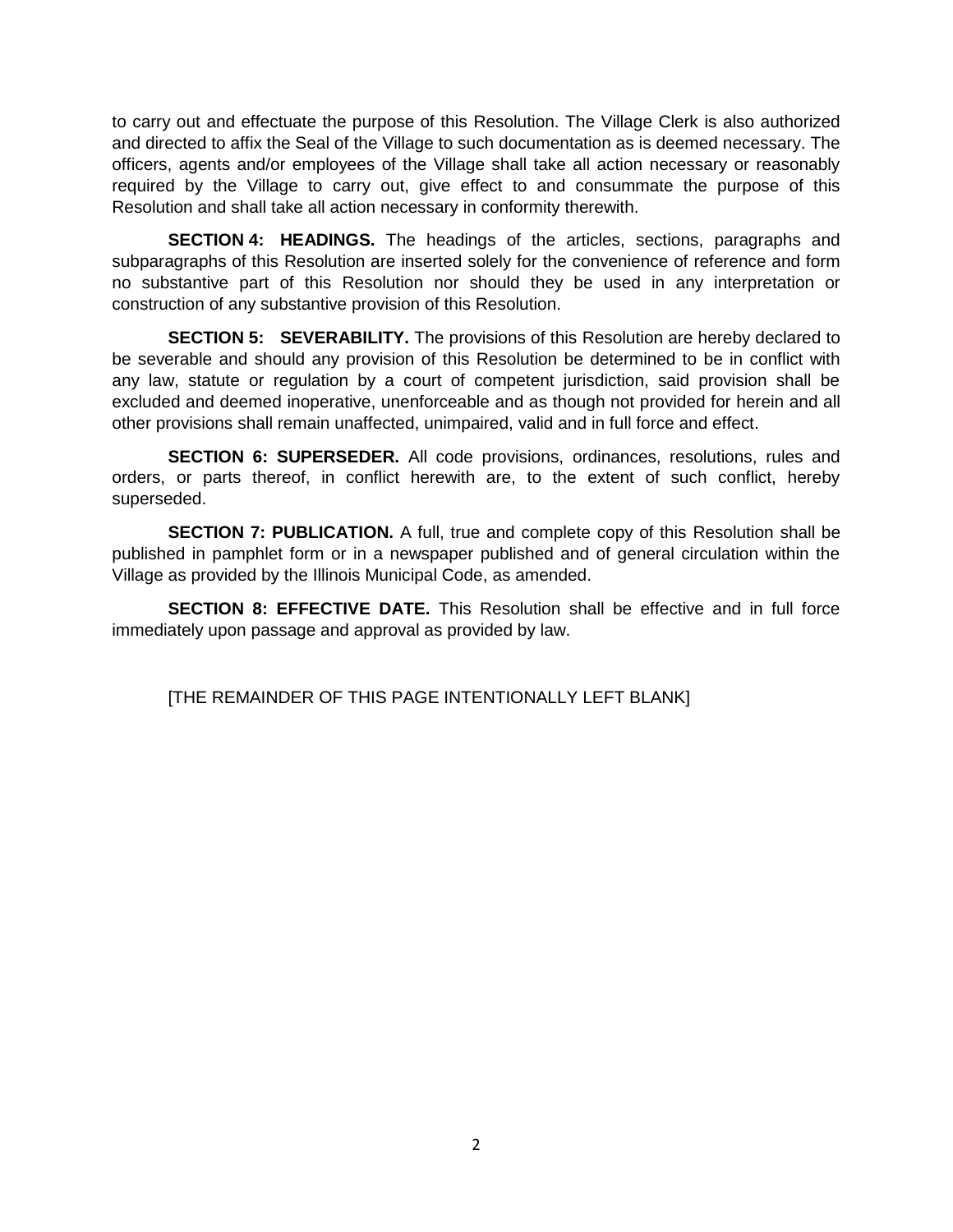ADOPTED this  $2^{nd}$  day of *November, 2021*, pursuant to a roll call vote as follows:

Ayes: Trustees White, Savopoulos, Milenkovic, Torres, Kapolnek and Hrejsa

Nays: None

Absent: None

Abstention: None

APPROVED by me the 2<sup>nd</sup> day of November 2021.

Jeff Walik, President Village of Stickney, Cook County, Illinois

\_\_\_\_\_\_\_\_\_\_\_\_\_\_\_\_\_\_\_\_\_\_\_\_\_\_\_\_\_\_\_\_\_\_\_

ATTESTED and filed in my office, This 2<sup>nd</sup> day of November, 2021.

Audrey McAdams, Clerk Village of Stickney, Cook County, Illinois

\_\_\_\_\_\_\_\_\_\_\_\_\_\_\_\_\_\_\_\_\_\_\_\_\_\_\_\_\_\_\_\_\_\_